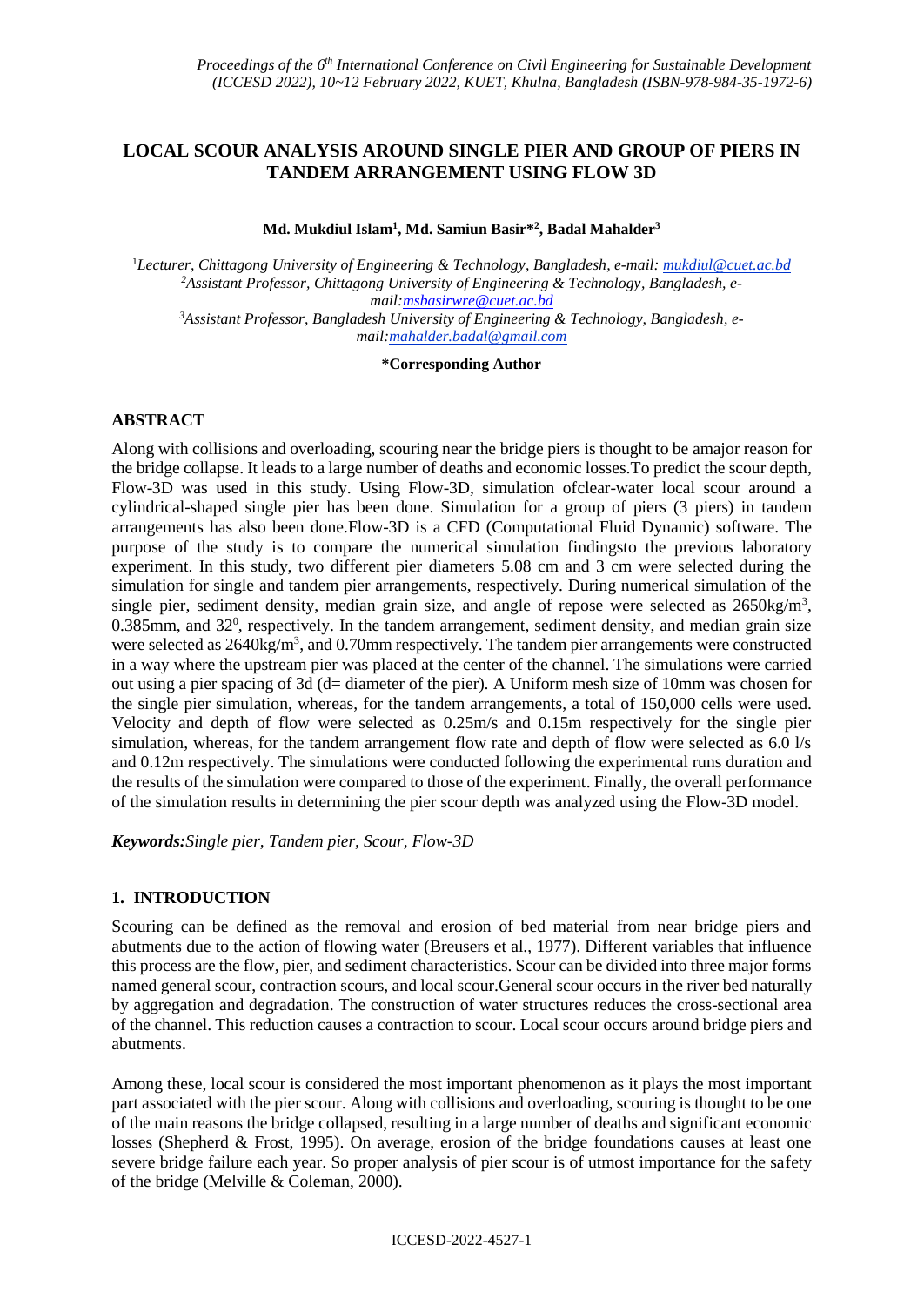To estimate the scour depth at the base of piers, several studies have been conducted. Those investigations were carried out mostly through laboratory flume experiments. In those studies, dimensionless equations have been used. That eventually lead to certain semi-empirical formulae for maximum scour depth (Ataie-Ashtiani & Aslani-Kordkandi, 2012). The majority of these studies are focused on the single pier. Pile groups and complex piers have become popular in bridge design for geotechnical and economic reasons (Coleman, 2005). To apply the results derived from the single pier, in the case of a group of piers is problematic (Landers & Mueller, 1996).

Besides the laboratory flume experiments, the three-dimensional simulation method of scouring has grown in popularity as computer and software capabilities have increased, allowing for greater use of computational fluid dynamics (Jalal & Hassan, 2020). Users can use Flow-3D to a wide range of fluid flows and heat transfer phenomena due to the combination of physical and numerical options, and to solve various hydraulic problems (*FLOW-3D User Manual*, n.d.). For example, FLow-3D was used by (Richardson & Panchang, 1998) to simulate the flow that occurs within a scour hole at the base of a circular bridge pier. Besides, (Vasquez & Walsh, 2009) simulated local scouring in complicated bridge piers under tidal flow using a numerical model. The use of CFD (Computational Fluid Dynamics) software is similar to setting up an experiment, but it has more advantages as it replaces the design and construction of physical models. Numerical simulations can easily be used instead of complicated physical models which are difficult to set up in the laboratory. Flow-3D is a CFD software that solves fluid motion equations numerically to obtain transient, three-dimensional solutions to multi-scale, multi-physics flow problems. In this study, Flow-3D will also be used to simulate local scour around a single pier and group of piers in tandem arrangement.

# **2. METHODOLOGY**

To develop the pier scour model in Flow-3D, in the model setup tab necessary information regarding the model has been provided. That information includes finish time, necessary physics, information related to the fluid in concern, the geometry of the model, meshing parameter, and selection of desired output. Then the model has been simulated. After the simulation of the model, necessary output regarding the local scours around the pier has been obtained. Those outputs are then analyzed with the laboratory experiment of previous works. Figure 1 represents the schematic diagram of the overall procedure.

## **2.1 Single Pier**

For single pier arrangement, in this study, Melville experimental data has been used (Melville, 1975). The pier diameter was 5.08 cm. The total length of the channel has been selected as 1.16m where the initial 0.16 m isan inlet (solid component) and the rest of the 1 m is a packed sediment bed. The width of the channel has been selected as 45.6 cm. Packed sediment bed is composed of sediment with a mean diameter of 0.385 mm and sediment density of 2650 kg/m3. The depth of the packed sediment bed is 12.7 cm. Other information related to the packed sediment bed has been kept as default, where critical shield number is 0.05, entrainment coefficient is 0.018, bedload coefficient is 13, and angle of repose is 320.

The mesh size for the model has been selected as 10mm. Finer mesh would produce a better result but due to computational limitations finer mesh below 10mm couldn't be used. The boundary condition at upstream was specified velocity (velocity=  $0.25$  m/s & fluid elevation=  $0.15$  m). At downstream the boundary condition was outflow, at the bottom boundary condition was the wall. In the other 3 side boundary condition has been selected as symmetry. The developed model has been simulated for 30 min (1800 sec) using two initial flow conditions (with initial water level 0.15m & without initial water level). Figure 2 represents the developed model in Flow-3D for a single pier.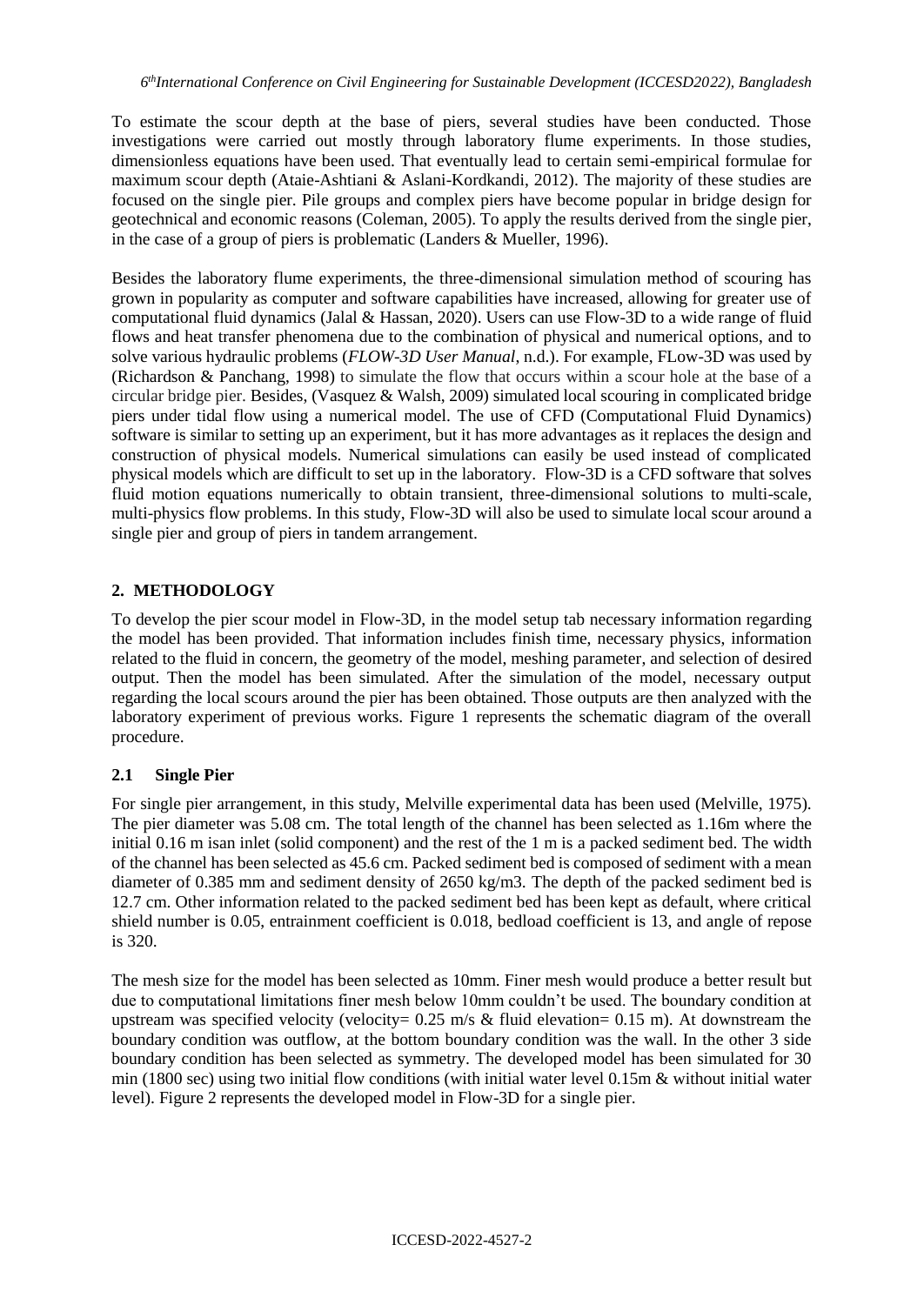

Figure 1: Schematic diagram of the overall procedures.



Figure 2: Developed model in flow-3d for single pier.

# **2.2 Group of Piers in Tandem Arrangement**

For the group of piers in a tandem arrangement, in this study,Wang's experimental data has been used (Wang et al., 2016). Three piers of diameter 3.0 cm have been used. The spacing between the piers has been selected as 3d (d= pier diameter). The total length of the channel has been selected as 7 m where the initial 1 m is an inlet (solid component) and the rest of the 7 m is a packed sediment bed. Packed sediment bed is composed of sediment with a mean diameter of 0.7 mm and sediment density of 2640 kg/m3. The depth of the packed sediment bed is 15 cm.Other information related to the packed sediment bed has been kept as default, where critical shield number is 0.05, entrainment coefficient is 0.018, bedload coefficient is 12, and angle of repose is 320.

In this model, instead of cell size, cell counting has been chosen due to computational limitations. A total of 200,000 cells has been selected for meshing. Finer mesh would produce a better result but due to computational limitations finer mesh couldn't be utilized. In vertical directions, the total number of layers was 19. The boundary condition at upstream was specified velocity (velocity= 0.135 m/s & fluid elevation= 0.12 m). At downstream the boundary condition was outflow, at the bottom boundary condition was the wall. In the other 3 side boundary condition has been selected as symmetry. The developed model has been simulated for 40 min (2400 sec) using noinitial flow condition. Figure 3represents the developed model in Flow-3D for a single pier. Table 1 represents the values of different parameters used to develop the model and for simulating the model.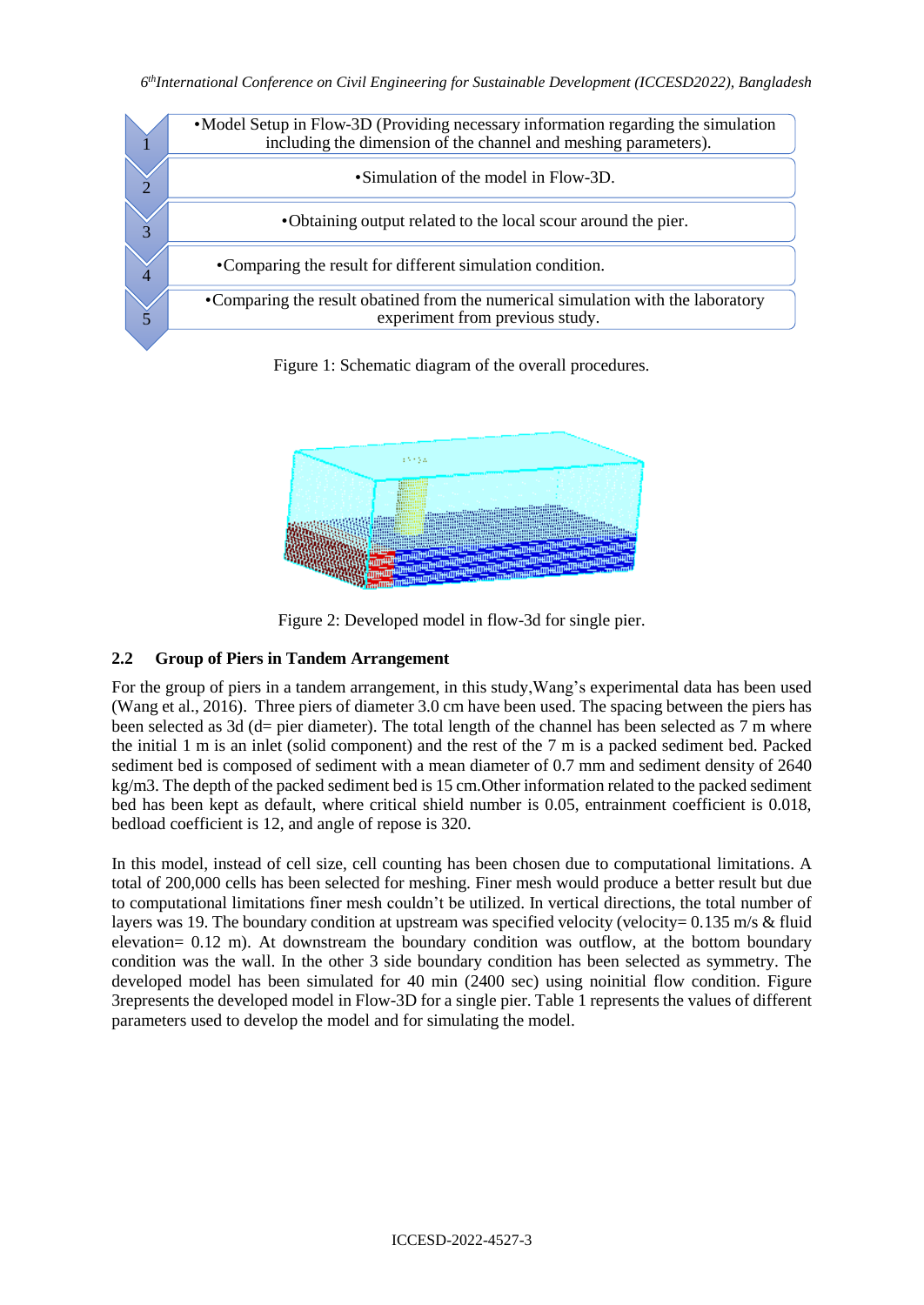

Figure 3: Developed model in flow-3d for group of piers in tandem arrangement.

Table 1: Values of Different Parameters Used for Model Development & Simulation

| Parameter Name                   | Single Pier           | Group of Piers        |
|----------------------------------|-----------------------|-----------------------|
| Finish Time                      | 1800 seconds          | 2400 seconds          |
| Sediment Diameter                | $0.385$ mm            | $0.7$ mm              |
| <b>Sediment Density</b>          | $2650 \text{ kg/m}^3$ | $2640 \text{ kg/m}^3$ |
| Pier Diameter                    | $5.08 \text{ cm}$     | $3.0 \text{ cm}$      |
| Packed Sediment Depth            | $12.7 \text{ cm}$     | $15 \text{ cm}$       |
| Channel Length (Including Inlet) | $1.16 \text{ m}$      | $7.00 \text{ m}$      |
| <b>Flow Velocity</b>             | $0.25 \text{ m/s}$    | $0.135 \text{ m/s}$   |
| Flow Depth                       | $0.15 \;{\rm m}$      | $0.12 \text{ m}$      |
| Cell Size/Cell Count             | $10 \text{ mm}$       | 200k                  |

## **3. ANALYSIS & RESULTS**

## **3.1 Single Pier**

#### **3.1.1 With Initial Flow Depth of 0.15 m**

For a single pier arrangement, the maximum depth of scouring after 1800 sec around the cylindrical pier has been obtained as 2.1 cm in Flow-3D, which has been shown in Figure 4. Temporal variation of scour depth has also been obtained in Flow-3D for an initial water depth of 0.15 m, which has been shown in Figure 5.



Figure 4: 3D Image of maximum sour around single pier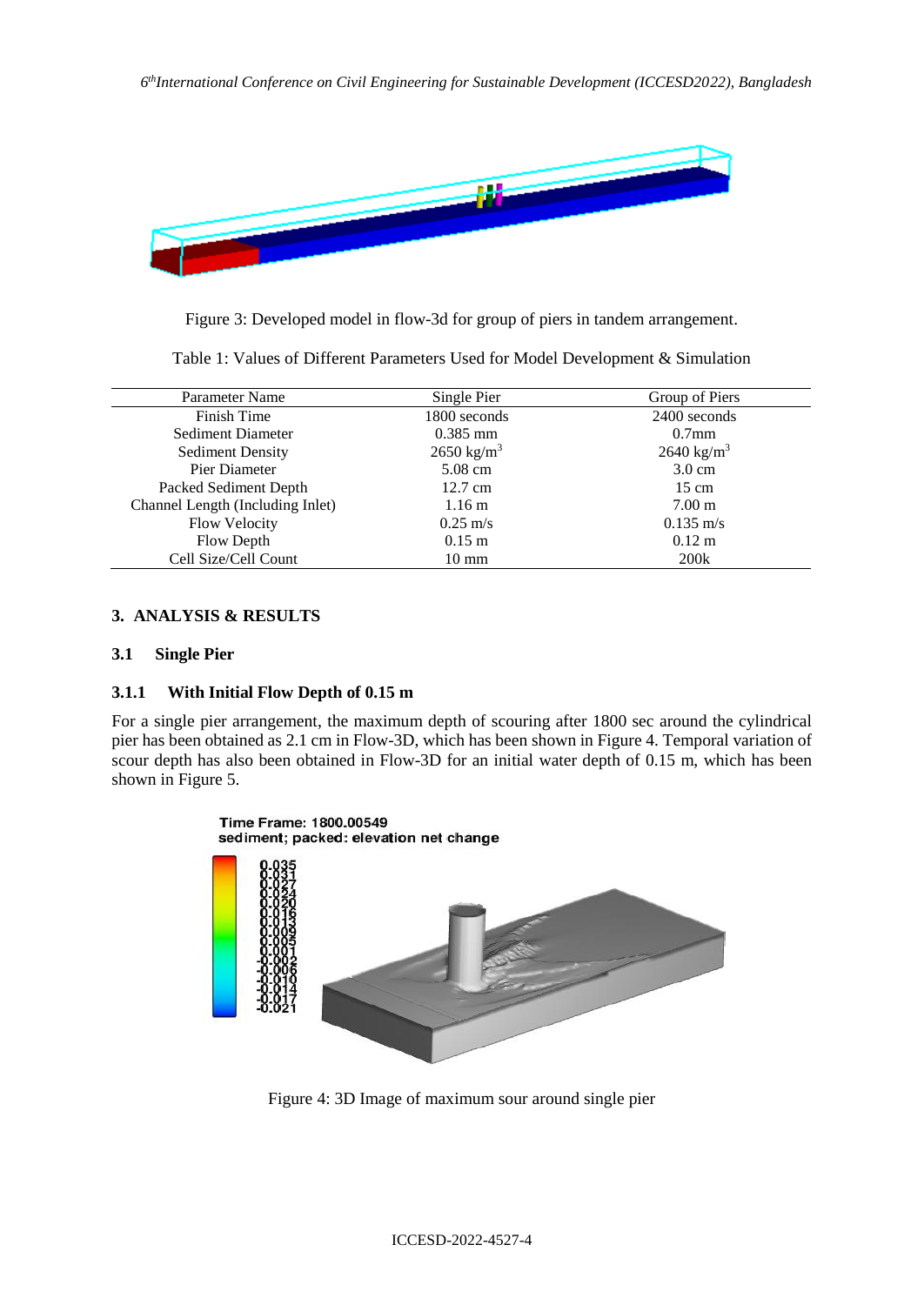

Figure 5: Elevation net change with time.

A contour map of scouring around the pier has been prepared using ArcMap 10.3 which has been shown in Figure 6.



Figure 6: Contour map of scouring around the pier (unit in m)

Figure 7 represents the variation of depth along the X-Z plane around the pier. From which, it has been clearly visible that, near the upstream of the pier the depth has increased up-to 19.11 cm and in the downstream the depth has been decreased to 14.90 cm. Where the depth of flow at the beginning of the simulation was 15 cm. Figure 8 represents the velocity vector around the single pier in X-Y plane.

## **3.1.2 No Initial Flow**

When there is no initial flow in the channel, the value of maximum scours depth is expected to increase compared to the initial flow condition, as the initiation of water flow will cause the bed load transport at a higher rate. Figure 9 represents the 3-D image of the packed sediment bed after 1800 seconds of simulation without initial flow condition. The maximum depth of scouring is 5.5 cm. Temporal variation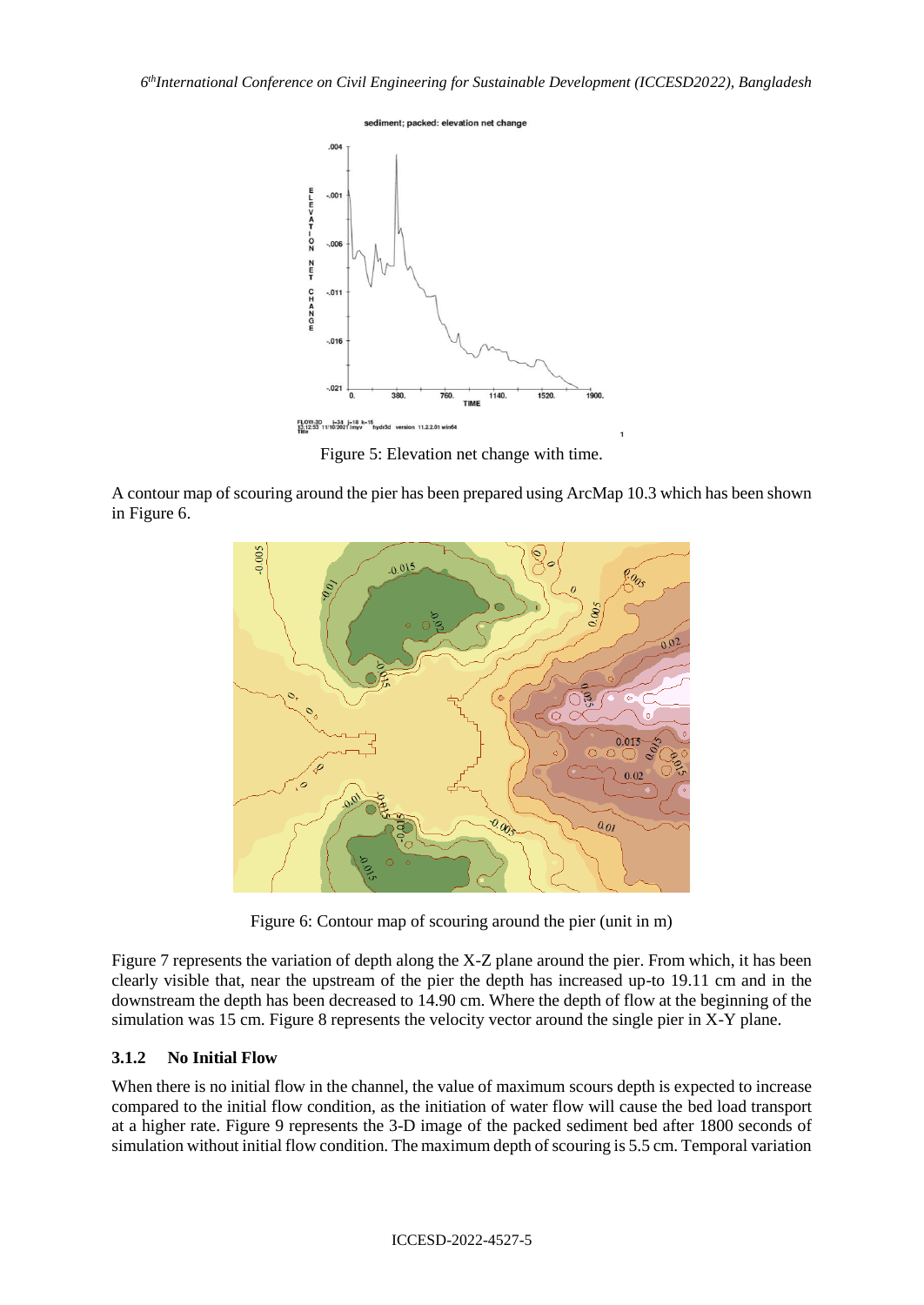of scour depth has also been obtained in Flow-3D for no initial flow condition. Figure 10 represents the temporal variation of scour depth.



Figure 7: Variation of depth of flow around the pier (X-Z plane)



Figure 8: Velocity vector around single pier in X-Y plane.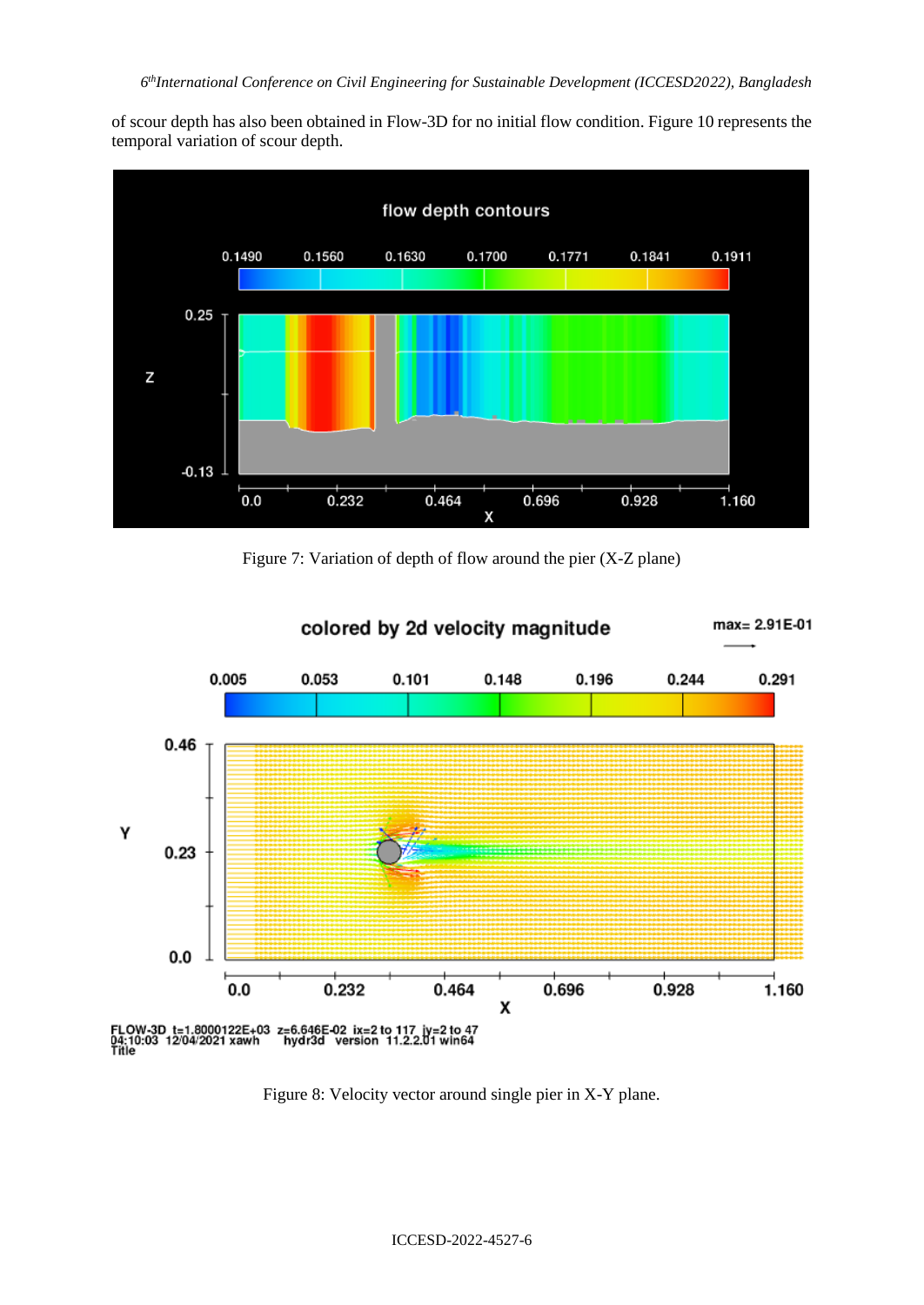

Figure 9: 3D maximum sour around single pier (no initial flow)



sediment; packed: elevation net change



#### **3.1.3 Comparison With Melville Laboratory Experiment**

From the Melville laboratory experiment it has been found that, after 1800 sec, for the same single pier configuration, the value of maximum scour depth is about 4.0 cm (Melville, 1975). Whereas, in Flow-3D simulation, the value is obtained as 2.1 cm. Due to computational limitations, in this study finer mesh size (less than 10mm) can't be used, so the deviation between the simulation and laboratory experiment is higher. Besides, some sediment parameter has been kept default which also contributes to this deviation.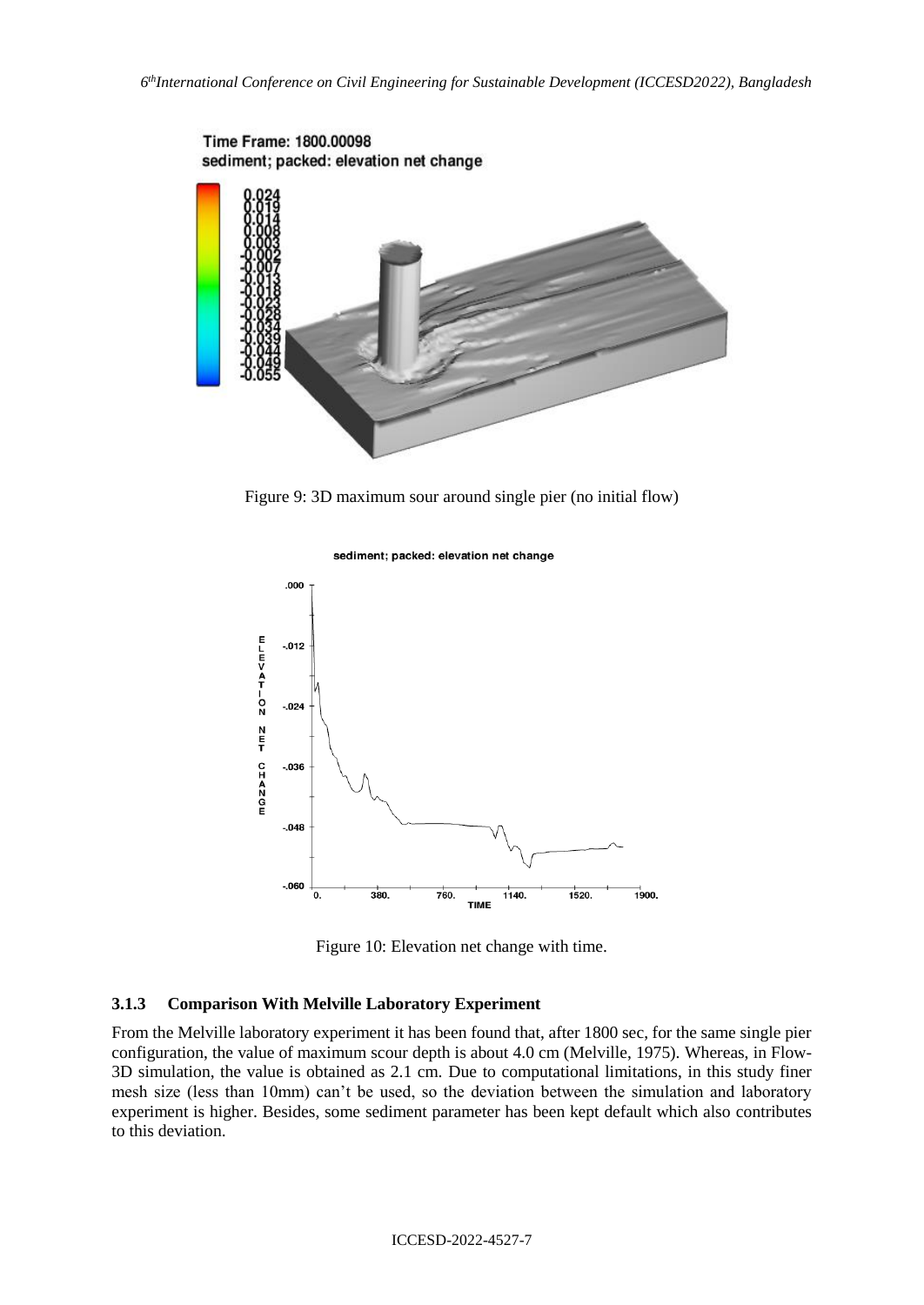| In Table 2, a comparison of maximum scours depth between initial flow (flow depth=0.15m) and no |  |  |  |
|-------------------------------------------------------------------------------------------------|--|--|--|
| initial flow condition has been shown                                                           |  |  |  |

| $\bullet$<br>Table 2: Comparison of maximum scour for single pier |                                        |                                  |                                                                          |                                      |  |  |
|-------------------------------------------------------------------|----------------------------------------|----------------------------------|--------------------------------------------------------------------------|--------------------------------------|--|--|
| <b>Maximum Scour</b><br>Depth                                     | <b>Initial Flow</b><br>Depth of 0.15 m | <b>No Initial</b><br><b>Flow</b> | <b>Increase of Scour</b><br>Depth in No Initial<br><b>Flow Condition</b> | <b>Melville</b><br><b>Experiment</b> |  |  |
|                                                                   | $2.1 \text{ cm}$                       | 5.5 cm                           | 61.8%                                                                    | 4.0 cm                               |  |  |

#### **3.2 Group of Piers in Tandem Arrangement**

In this study, three piers of tandem arrangement with pier spacing 3d (d=diameter of pier) have been simulated for scour analysis in Flow-3D. The maximum scour depth in equilibrium condition has been obtained as 0.01m (1cm). Which agrees with the Wang (Wang et al., 2016) laboratory experiment for the same configuration. Figure 9 represents the 3D image of the scouring around group of piers obtained from the Flow-3D simulation. Figure 10 represents the velocity vector in X-Y plan around the tandem piers arrangement.





Figure 9: 3D image of maximum sour around group of piers (no initial flow)



Figure 10: Velocity vector in x-y plane around group of piers in tandem arrangement